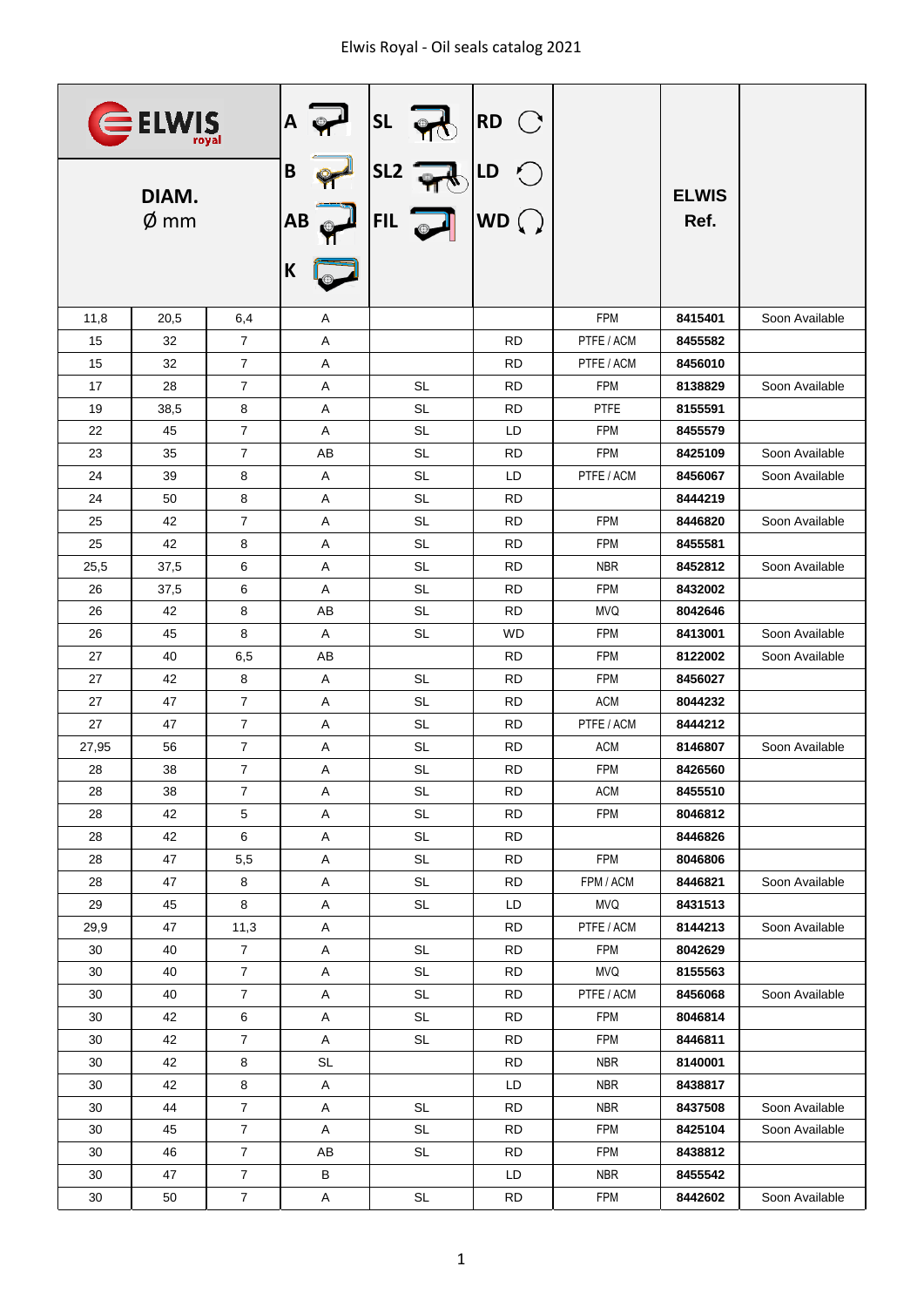| $\epsilon$ ELWIS<br>royal |       |                 |              | <b>SL</b>                     | <b>RD</b>       |            |                      |                |
|---------------------------|-------|-----------------|--------------|-------------------------------|-----------------|------------|----------------------|----------------|
| DIAM.<br>$\phi$ mm        |       |                 | B<br>ΑВ<br>K | SL <sub>2</sub><br><b>FIL</b> | LD<br><b>WD</b> |            | <b>ELWIS</b><br>Ref. |                |
| 30                        | 50    | 7,3             | Α            | <b>SL</b>                     | <b>RD</b>       | PTFE / ACM | 8126549              |                |
| 30                        | 54    | 19              | Α            |                               | LD              | <b>FPM</b> | 8455584              |                |
| 31                        | 41    | $\overline{7}$  | AB           | <b>SL</b>                     | <b>RD</b>       | <b>FPM</b> | 8425103              | Soon Available |
| 31                        | 46    | 8               | A            | <b>SL</b>                     | LD              | <b>ACM</b> | 8431511              |                |
| 31                        | 50    | 8               | Α            | <b>SL</b>                     | <b>RD</b>       | <b>FPM</b> | 8042628              |                |
| 31                        | 55    | $\overline{7}$  | AB           | <b>SL</b>                     | <b>RD</b>       | <b>FPM</b> | 8425102              |                |
| 32                        | 42    | 6               | Α            | <b>SL</b>                     | <b>RD</b>       | <b>FPM</b> | 8456023              |                |
| 32                        | 44    | 6               | Α            | <b>SL</b>                     | <b>RD</b>       | PTFE / ACM | 8446825              | Soon Available |
| 32                        | 46    | 6               | A            | <b>SL</b>                     | <b>RD</b>       | <b>MVQ</b> | 8452811              |                |
| 32                        | 47    | 6               | Α            | <b>SL</b>                     | <b>RD</b>       | <b>FPM</b> | 8442603              | Soon Available |
| 32                        | 47    | 8               | Α            | <b>SL</b>                     | <b>RD</b>       | <b>MVQ</b> | 8452010              |                |
| 32                        | 47    | 10              | Α            | <b>SL</b>                     | WD              | <b>FPM</b> | 8456040              |                |
| 32                        | 47    | 10              | Α            | <b>SL</b>                     | <b>RD</b>       | PTFE / ACM | 8456051              |                |
| 32                        | 47    | 10              | Α            |                               | <b>RD</b>       | <b>FPM</b> | 8456071              | Soon Available |
| 33                        | 42    | 6               | Α            | <b>SL</b>                     | <b>RD</b>       | PTFE / ACM | 8446827              |                |
| 33                        | 47    | 5               | Α            | <b>SL</b>                     | <b>RD</b>       | <b>FPM</b> | 8026510              |                |
| 33                        | 55    | 13/8            | AB           | <b>SL</b>                     | <b>RD</b>       | <b>ACM</b> | 8046810              |                |
| 34                        | 46    | 7               | Α            | <b>SL</b>                     | <b>RD</b>       | <b>FPM</b> | 8438821              |                |
| 34                        | 47    | 5,5             | Α            | <b>SL</b>                     | <b>RD</b>       | <b>FPM</b> | 8046805              |                |
| 34                        | 48    | $\overline{7}$  | Α            | <b>SL</b>                     | <b>RD</b>       | <b>MVQ</b> | 8437511              |                |
| 34                        | 48    | 8               | Α            | <b>SL</b>                     | <b>RD</b>       | <b>FPM</b> | 8422414              |                |
| 34,94                     | 49,96 | 8               | A            | SL                            | WD.             | MVQ        | 8026531              |                |
| 35                        | 47    | 5,6             | A            | SL                            | <b>RD</b>       | <b>FPM</b> | 8426502              | Soon Available |
| 35                        | 47    | 5,6             | A            | SL                            | <b>RD</b>       | <b>MVQ</b> | 8455539              |                |
| 35                        | 47    | $\overline{7}$  | A            |                               | RD.             | MVQ        | 8446815              |                |
| 35                        | 47    | $\overline{7}$  | A            | SL                            | <b>RD</b>       | NBR / PTFE | 8446828              |                |
| 35                        | 48    | $\overline{7}$  | A            | SL                            | <b>RD</b>       | <b>FPM</b> | 8442601              |                |
| 35                        | 48    | $\overline{7}$  | A            | SL                            | <b>RD</b>       | <b>MVQ</b> | 8442646              |                |
| 35                        | 48    | 10 <sup>1</sup> | A            | SL                            | <b>RD</b>       | <b>FPM</b> | 8055524              |                |
| 35                        | 48    | 10 <sup>1</sup> | A            | SL                            | <b>RD</b>       | PTFE / ACM | 8456050              |                |
| 35                        | 49    | 6               | A            | SL                            | <b>RD</b>       | <b>MVQ</b> | 8452810              |                |
| 35                        | 50    | $\overline{7}$  | A            | <b>SL</b>                     | <b>RD</b>       | NBR        | 8026535              |                |
| 35                        | 50    | 8               | A            | SL                            | <b>RD</b>       | MVQ        | 8438811              |                |
| 35                        | 50    | 8               | A            | SL                            | <b>RD</b>       | MVQ        | 8042631              |                |
| 35                        | 55    | 12              | A            | SL                            | <b>RD</b>       | ACM        | 8415451              |                |
| 35                        | 56    | 14,8/9          | $\mathsf{A}$ | SL                            |                 | ACM        | 8138827              | Soon Available |
| 36                        | 46    | $\overline{7}$  | A            | <b>SL</b>                     | <b>RD</b>       | PTFE / ACM | 8456066              | Soon Available |
| 36                        | 50    | $\overline{7}$  | A            | SL                            |                 | <b>FPM</b> | 8044210              |                |
| 36                        | 50    | 8               | A            | SL                            | <b>RD</b>       | <b>FPM</b> | 8444217              |                |
| 36,58                     | 52,73 | 8               | $\mathsf{A}$ | SL                            | RD              | MVQ        | 8026532              |                |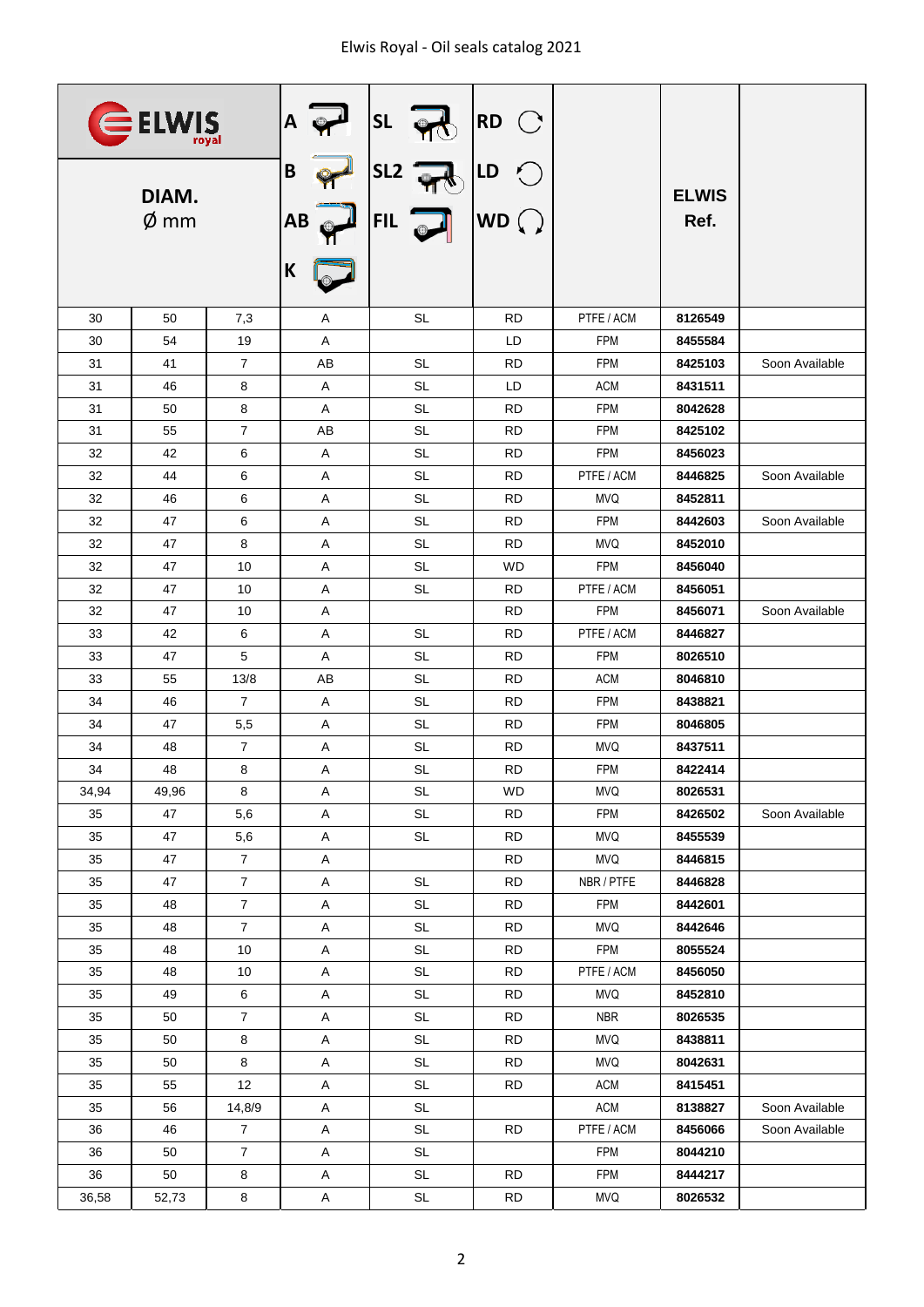| $\blacksquare$ ELWIS<br>royal |          |                |              | <b>SL</b>                     | <b>RD</b>       |                          |                      |                |
|-------------------------------|----------|----------------|--------------|-------------------------------|-----------------|--------------------------|----------------------|----------------|
| DIAM.<br>$\phi$ mm            |          |                | B<br>ΑВ<br>K | SL <sub>2</sub><br><b>FIL</b> | LD<br><b>WD</b> |                          | <b>ELWIS</b><br>Ref. |                |
| 37                            | 50       | 6              | Α            | <b>SL</b>                     | <b>RD</b>       | <b>MVQ</b>               | 8438819              |                |
| 37                            | 50       | 8              | Α            | <b>SL</b>                     | <b>RD</b>       | <b>FPM</b>               | 8426511              |                |
| 37,6                          | 49       | 7,5            | Α            | <b>SL</b>                     | <b>RD</b>       | <b>FPM</b>               | 8026540              | Soon Available |
| 38                            | 50       | 6              | A            | <b>SL</b>                     | <b>RD</b>       | <b>FPM</b>               | 8044230              |                |
| 38                            | 50       | 7              | Α            | <b>SL</b>                     |                 | <b>FPM</b>               | 8415440              |                |
| 38                            | 50       | $\overline{7}$ | Α            | <b>SL</b>                     | LD              | <b>ACM</b>               | 8431505              | Soon Available |
| 38                            | 50       | 8              | Α            | <b>SL</b>                     | <b>RD</b>       | <b>MVQ</b>               | 8442632              |                |
| 38                            | 50       | 8              | Α            | <b>SL</b>                     | <b>RD</b>       | <b>NBR</b>               | 8152802              |                |
| 38                            | 52       | 6              | A            | <b>SL</b>                     | <b>RD</b>       | <b>FPM</b>               | 8426566              |                |
| 38                            | 54       | 8              | Α            | <b>SL</b>                     |                 | <b>ACM</b>               | 8152816              | Soon Available |
| 40                            | 52       | 6              | Α            | <b>SL</b>                     | <b>RD</b>       | <b>NBR</b>               | 8442633              |                |
| 40                            | 52       | 7              | AB           | <b>SL</b>                     | <b>RD</b>       | ACM / FPM                | 8125103              |                |
| 40                            | 52       | 7              | Α            | <b>SL</b>                     | <b>RD</b>       | <b>FPM</b>               | 8146803              |                |
| 40                            | 52       | $\overline{7}$ | Α            | <b>SL</b>                     | <b>RD</b>       | <b>ACM</b>               | 8422401              |                |
| 40                            | 55       | 6,4            | Α            | <b>SL</b>                     | <b>RD</b>       | PTFE / ACM               | 8426505              |                |
| 40                            | 55       | $\overline{7}$ | AB           | <b>SL</b>                     | <b>RD</b>       | FPM / ACM                | 8026505              |                |
| 40                            | 55       | 13/8           | Α            | <b>SL</b>                     | <b>WD</b>       | <b>ACM</b>               | 8044202              | Soon Available |
| 40                            | 55/62    | 13             |              |                               |                 | <b>ACM</b>               | 8126521              | Soon Available |
| 40                            | 56       | 8              | Α            | <b>SL</b>                     |                 | <b>ACM</b>               | 8122407              | Soon Available |
| 40                            | 56       | 13,3/8         | Α            |                               |                 | <b>ACM</b>               | 8122405              | Soon Available |
| 40                            | 58       | 10             | Α            |                               | <b>WD</b>       | PTFE / ACM               | 8044201              |                |
| 40                            | 62       | $\overline{7}$ | A            | SL                            | LD              | <b>FPM</b>               | 8444202              |                |
| 40                            | 62       | 7,4            | A            | SL                            | <b>RD</b>       | PTFE                     | 8126547              |                |
| 40                            | 62<br>63 | 8              | A            | <b>SL</b>                     | <b>RD</b>       | PTFE / ACM<br><b>FPM</b> | 8122003              |                |
| 40<br>41                      | 53       | 8,6<br>6       | A<br>A       | <b>SL</b>                     | LD<br><b>RD</b> | <b>FPM</b>               | 8056005<br>8152001   |                |
| 41                            | 53       | $\overline{7}$ | A            | SL                            | <b>RD</b>       | <b>FPM</b>               | 8032001              |                |
| 41                            | 61       | 9              | A            | <b>SL</b>                     | <b>RD</b>       | ACM                      | 8138826              | Soon Available |
| 42                            | 52       | 8              | A            | SL                            | RD.             | <b>FPM</b>               | 8415437              |                |
| 42                            | 53       | $\overline{7}$ | A            | SL                            | <b>RD</b>       | <b>NBR</b>               | 8426561              |                |
| 42                            | 54       | 6              | A            | SL                            | <b>RD</b>       | <b>FPM</b>               | 8152803              | Soon Available |
| 42                            | 55       | $\overline{7}$ | B            |                               |                 | <b>NBR</b>               | 8152801              | Soon Available |
| 42                            | 55       | $\overline{7}$ | A            | <b>SL</b>                     | <b>RD</b>       | <b>FPM</b>               | 8442605              |                |
| 42                            | 55       | $\overline{7}$ | A            | SL                            | RD.             | <b>FPM</b>               | 8442660              |                |
| 42                            | 55       | $\overline{7}$ | AB           | <b>SL</b>                     | RD.             | PTFE / ACM               | 8456061              |                |
| 42                            | 56       | $\overline{7}$ | A            | SL                            | <b>RD</b>       | MVQ                      | 8026539              |                |
| 42                            | 62       | $\overline{7}$ | A            |                               | <b>RD</b>       | <b>FPM</b>               | 8044215              |                |
| 42                            | 62       | 12             | A            | SL                            | RD.             | <b>FPM</b>               | 8415452              |                |
| 42                            | 66       | 6              | A            | <b>SL</b>                     | <b>RD</b>       | MVQ                      | 8044221              |                |
| 43                            | 58       | $\overline{7}$ | $\mathsf{A}$ | SL                            | RD              | <b>FPM</b>               | 8131501              | Soon Available |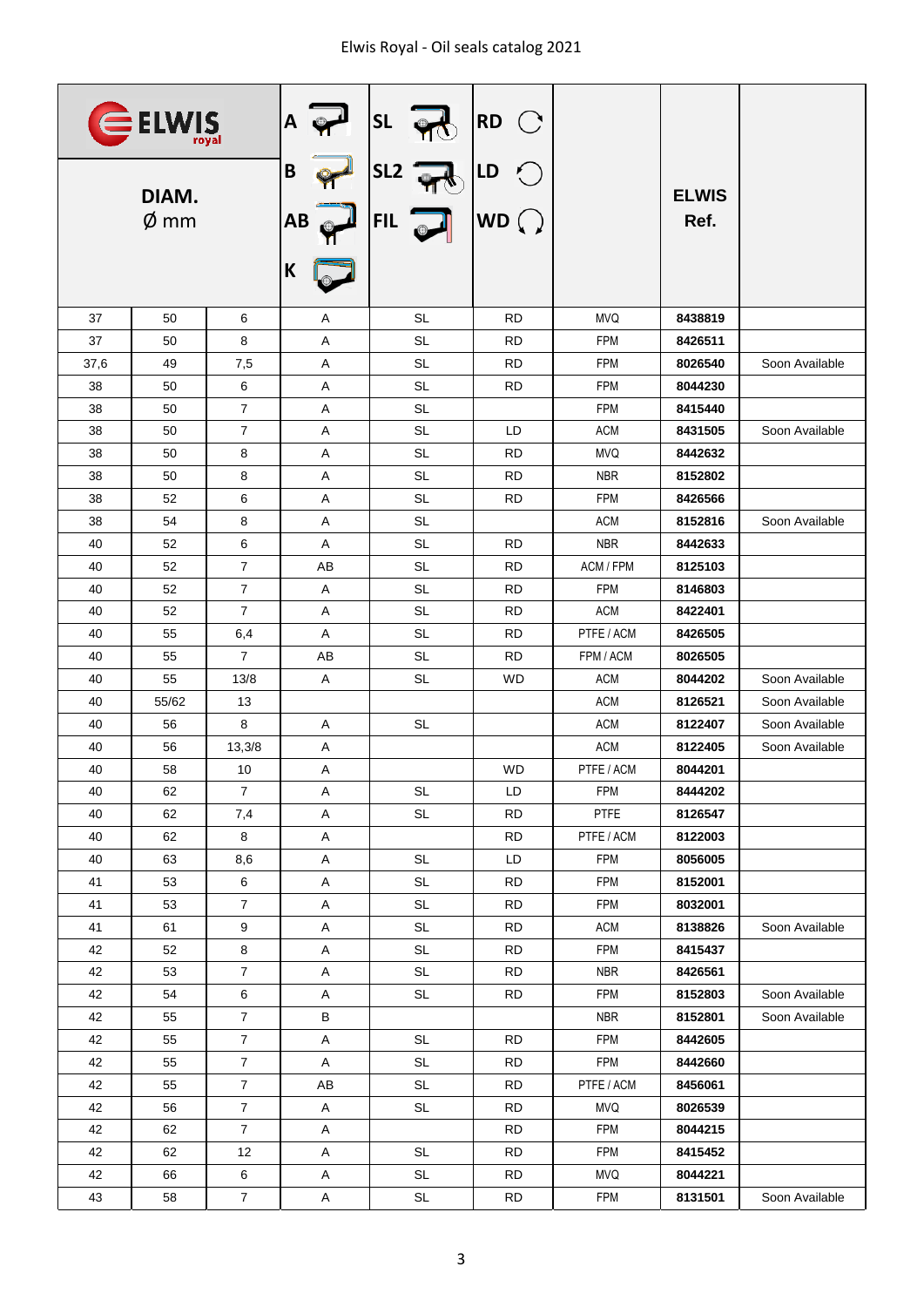| <b>ELWIS</b>       |       |                |              | <b>SL</b>                     | <b>RD</b>       |               |                      |                |
|--------------------|-------|----------------|--------------|-------------------------------|-----------------|---------------|----------------------|----------------|
| DIAM.<br>$\phi$ mm |       |                | B<br>ΑВ<br>K | SL <sub>2</sub><br><b>FIL</b> | LD<br><b>WD</b> |               | <b>ELWIS</b><br>Ref. |                |
| 44                 | 60    | $\overline{7}$ | Α            | <b>SL</b>                     | <b>RD</b>       | <b>FPM</b>    | 8438810              |                |
| 44                 | 60    | 10             | Α            | <b>SL</b>                     | <b>RD</b>       | FPM / PTFE    | 8415436              |                |
| 45                 | 57    | $\overline{7}$ | Α            | <b>SL</b>                     | <b>RD</b>       | <b>FPM</b>    | 8455570              |                |
| 45                 | 60    | 8              | AB           | <b>SL</b>                     | <b>RD</b>       | <b>ACM</b>    | 8456020              |                |
| 45                 | 60    | 8              | Α            | <b>SL</b>                     | <b>RD</b>       | PTFE / ACM    | 8056006              | Soon Available |
| 45                 | 60    | 9/8            | Α            | <b>SL</b>                     | <b>RD</b>       | <b>ACM</b>    | 8042641              |                |
| 45                 | 65    | 7              | Α            | <b>SL</b>                     | <b>RD</b>       | <b>FPM</b>    | 8455546              |                |
| 45                 | 67    | 8              | Α            | <b>SL</b>                     | <b>RD</b>       | <b>NBR</b>    | 8422004              |                |
| 45                 | 67    | 8              | Α            | <b>SL</b>                     | <b>RD</b>       | <b>PTFE</b>   | 8422005              |                |
| 46                 | 56,4  | $\overline{7}$ | Α            | <b>SL</b>                     | <b>RD</b>       | <b>FPM</b>    | 8126523              | Soon Available |
| 46                 | 56,6  | 7              | A            | <b>SL</b>                     | <b>RD</b>       | <b>FPM</b>    | 8426501              | Soon Available |
| 47                 | 69    | 16,5/10        | Α            | <b>SL</b>                     |                 | <b>ACM</b>    | 8152810              | Soon Available |
| 47                 | 80,1  | 16,5/10        | Α            | <b>SL</b>                     |                 | <b>ACM</b>    | 8152812              | Soon Available |
| 47,5               | 62    | 7              | Α            | <b>SL</b>                     | LD              | <b>FPM</b>    | 8444201              |                |
| 48                 | 62    | 8              | Α            | <b>SL</b>                     | <b>RD</b>       | <b>FPM</b>    | 8431001              | Soon Available |
| 48                 | 65    | 10             | AB           | <b>SL</b>                     | <b>RD</b>       | <b>FPM</b>    | 8415439              |                |
| 48                 | 65    | 10             | AB           | <b>SL</b>                     | <b>RD</b>       | PTFE / ACM    | 8015401              | Soon Available |
| 48                 | 66,65 | 10             | Α            | <b>SL</b>                     | <b>RD</b>       | <b>MVQ</b>    | 8049035              |                |
| 48                 | 68    | 7              | Α            | <b>SL</b>                     | <b>RD</b>       | <b>MVQ</b>    | 8052801              | Soon Available |
| 48                 | 82    | 12             | AB           | <b>SL</b>                     | <b>RD</b>       | <b>FPM</b>    | 8422007              |                |
| 50                 | 65    | 8              | Α            | <b>SL</b>                     | <b>WD</b>       | ACM           | 8156061              | Soon Available |
| 50                 | 68    | 10             | A            | <b>SL</b>                     | RD.             | FPM           | 8155562              |                |
| 50                 | 70    | 11             |              |                               |                 | PTFE          | 8144217              |                |
| 50                 | 74    | 11             | A            |                               |                 | <b>FPM</b>    | 8138822              |                |
| 50                 | 81    | 11,5           | A            |                               | <b>RD</b>       | PTFE / ACM    | 8142648              |                |
| 51                 | 65    | $\overline{7}$ | A            | <b>SL</b>                     | <b>RD</b>       | <b>NBR</b>    | 8455567              |                |
| 51,5               | 64    | 6              | A            | SL                            | <b>RD</b>       | <b>NBR</b>    | 8437505              | Soon Available |
| 52                 | 68    | 11             | A            | SL                            | <b>RD</b>       | MVQ           | 8055566              |                |
| 53                 | 79    | 13             |              |                               |                 | NBR / SPECIAL | 8055501              | Soon Available |
| 54                 | 82    | 11,5           | A            |                               | LD              | <b>ACM</b>    | 8142640              |                |
| 55                 | 68    | 8              | AB           | SL                            | <b>RD</b>       | <b>FPM</b>    | 8425105              | Soon Available |
| 55                 | 70,1  | 8              | AB           |                               | LD              | <b>NBR</b>    | 8142641              |                |
| 57                 | 70    | 6              | A            | <b>SL</b>                     | <b>RD</b>       | <b>FPM</b>    | 8455568              |                |
| 60                 | 75    | $\overline{7}$ | A            | <b>SL</b>                     | <b>RD</b>       | PTFE / ACM    | 8446805              | Soon Available |
| 60                 | 75    | 8              | Α            | <b>SL</b>                     | LD              | <b>NBR</b>    | 8132001              |                |
| 60                 | 80    | 8              | A            | SL                            | LD              | MVQ           | 8452005              | Soon Available |
| 60,45              | 76,18 | 10             | A            | <b>SL</b>                     | LD              | MVQ           | 8126531              |                |
| 61                 | 75    | 8              | A            | <b>SL</b>                     | <b>RD</b>       |               | 8444213              |                |
| 62                 | 75    | 8              | A            | <b>SL</b>                     |                 | <b>FPM</b>    | 8455586              | Soon Available |
| 64                 | 80    | $16\,$         | A            | SL                            |                 | <b>NBR</b>    | 8022001              | Soon Available |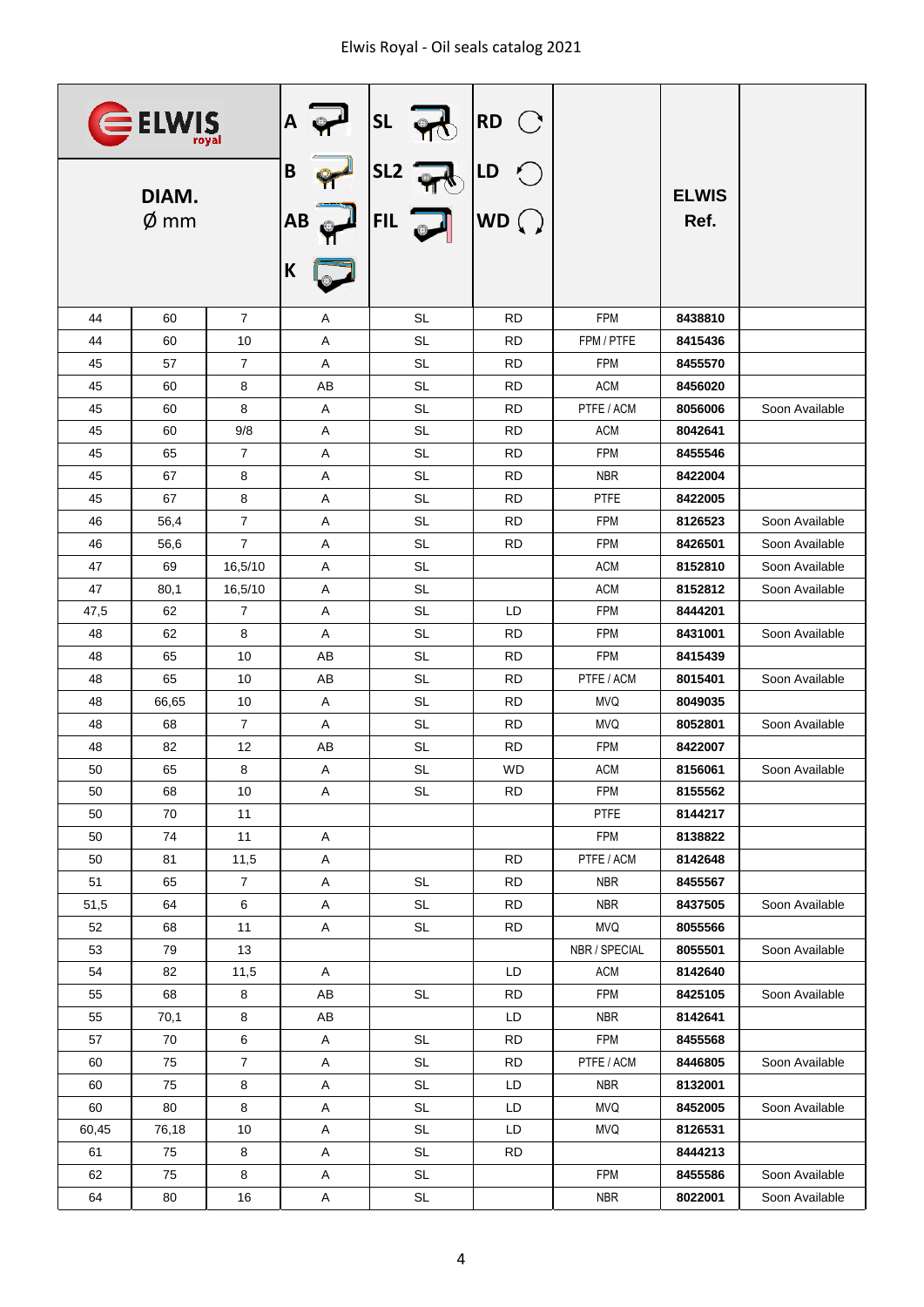| $\blacksquare$ ELWIS<br>royal |                    |                  |              | <b>SL</b>                     | <b>RD</b>       |             |                      |                |
|-------------------------------|--------------------|------------------|--------------|-------------------------------|-----------------|-------------|----------------------|----------------|
|                               | DIAM.<br>$\phi$ mm |                  | B<br>ΑВ<br>K | SL <sub>2</sub><br><b>FIL</b> | LD<br><b>WD</b> |             | <b>ELWIS</b><br>Ref. |                |
| 65                            | 79                 | 20               | Α            | <b>SL</b>                     | <b>RD</b>       | PTFE / ACM  | 8115410              | Soon Available |
| 72                            | 96                 | 9                | Α            | <b>SL</b>                     | LD              | <b>MVQ</b>  | 8031001              |                |
| 74                            | 88                 | 8                | AB           | <b>SL</b>                     | LD              | <b>FPM</b>  | 8425101              |                |
| 74                            | 98                 | 12               | A            | <b>SL</b>                     | <b>RD</b>       | <b>ACM</b>  | 8431510              |                |
| 76                            | 108                | 9                | Α            | <b>SL</b>                     | LD              | <b>FPM</b>  | 8131001              | Soon Available |
| 77                            | 100                | 11,5             | Α            | <b>SL</b>                     | LD              | <b>FPM</b>  | 8142643              |                |
| 78                            | 100                | 9                | Α            | <b>SL</b>                     | LD              | <b>PTFE</b> | 8144216              |                |
| 79,38                         | 95,25              | 11               | Α            | <b>SL</b>                     | LD              | <b>ACM</b>  | 8126544              |                |
| 80                            | 96                 | 8                | A            | <b>SL</b>                     | LD              | <b>FPM</b>  | 8422411              |                |
| 80                            | 98                 | 10               | Α            | <b>SL</b>                     | LD              | <b>NBR</b>  | 8142647              |                |
| 80                            | 98                 | 14,7             | Α            |                               | LD              | PTFE / ACM  | 8142629              |                |
| 80                            | 100                | 8                | Α            | <b>SL</b>                     | LD              | <b>FPM</b>  | 8146801              |                |
| 80                            | 100                | 9                | Α            |                               | LD              | PTFE / ACM  | 8422009              |                |
| 80                            | 100                | 10               | Α            | <b>SL</b>                     | LD              | <b>MVQ</b>  | 8431512              |                |
| 83                            | 113                | 13               |              |                               |                 | <b>FPM</b>  | 8425108              | Soon Available |
| 84                            | 104                | 11               | Α            | <b>SL</b>                     | LD              | <b>MVQ</b>  | 8422413              |                |
| 84                            | 117                | 7,5/13           | Α            | <b>SL</b>                     | LD              | <b>PTFE</b> | 8122403              | Soon Available |
| 84                            | 117                | 7,5/13           | Α            | <b>SL</b>                     |                 | PTFE / ACM  | 8122404              | Soon Available |
| 84                            | 117                | 8,5              | Α            | <b>SL</b>                     | LD              | <b>FPM</b>  | 8122406              | Soon Available |
| 85                            | 103                | 8                | Α            | <b>SL</b>                     | LD              | <b>FPM</b>  | 8438820              |                |
| 85                            | 105                | 8                | Α            | <b>SL</b>                     | LD              |             | 8444214              |                |
| 85                            | 105                | 8                | A            | SL                            | LD              | MVQ         | 8144211              |                |
| 85                            | 105                | 8,8              | A            | SL                            | LD              | PTFE / ACM  | 8056002              |                |
| 85                            | 105                | 11               | A            | SL                            | LD              | <b>FPM</b>  | 8455524              |                |
| 85                            | 105                | 11/6,8           | A            | <b>SL</b>                     | LD              | <b>FPM</b>  | 8446829              | Soon Available |
| 85                            | 105                | 11/9             | A            | SL                            | LD              | <b>FPM</b>  | 8455585              |                |
| 85                            | 105                | 12               | A            | SL                            | LD              | PTFE / ACM  | 8456022              |                |
| 86                            | 104                | 11               | A            | <b>SL</b>                     | LD              | <b>FPM</b>  | 8142628              |                |
| 88                            | 108                | 11,1             | AB           | SL                            | LD              | <b>MVQ</b>  | 8126534              |                |
| 88                            | 108                | 12               | $\mathsf{A}$ |                               |                 | <b>FPM</b>  | 8149035              |                |
| 90                            | 104                | 8,5              |              |                               | LD              | FPM         | 8415453              | Soon Available |
| 90                            | 104                | 11               | AB           | <b>SL</b>                     | LD              | <b>MVQ</b>  | 8142631              |                |
| 90                            | 110                | $\overline{7}$   | A            | SL                            | LD              | <b>FPM</b>  | 8144215              |                |
| 90                            | 110                | 8                | A            |                               | LD              | <b>FPM</b>  | 8015410              | Soon Available |
| 90                            | 110                | $\boldsymbol{9}$ | A            | <b>SL</b>                     | LD              | <b>NBR</b>  | 8438818              |                |
| 90                            | 110                | 12               | AB           | SL                            | LD              |             | 8115401              |                |
| 90                            | 110                | 12               | AB           | <b>SL</b>                     | LD              | PTFE / ACM  | 8115402              |                |
| 90                            | 110                | 12               | A            | SL                            | LD              | <b>FPM</b>  | 8415438              |                |
| 92                            | 110                | 10 <sup>1</sup>  | A            |                               | LD              | MVQ         | 8155566              |                |
| 93                            | 114                | 11,5             | AB           |                               | LD              | PTFE        | 8422006              |                |